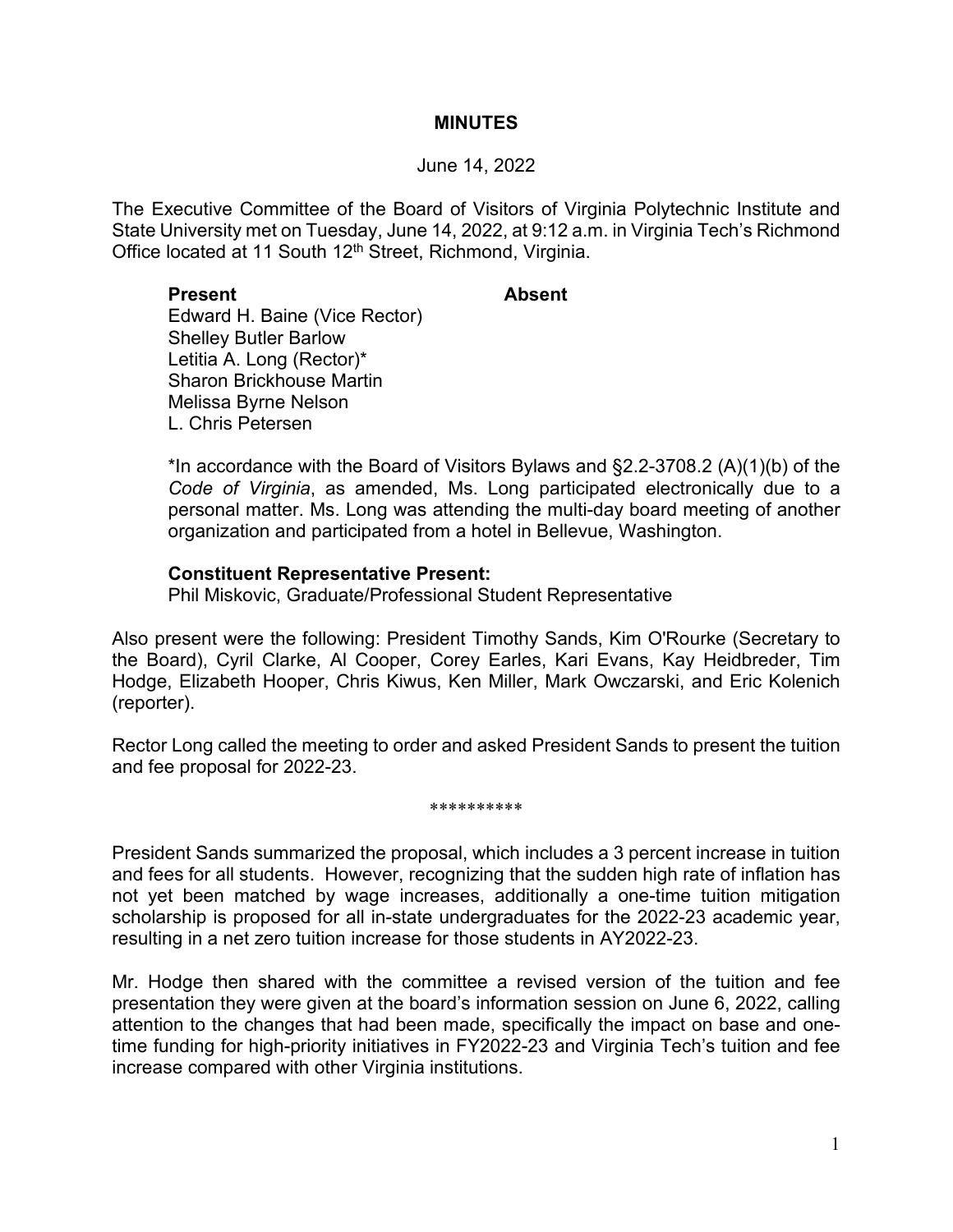The following motion was made by Mr. Petersen, seconded by Dr. Nelson, and approved unanimously.

# **Approval of Tuition and Fees for 2022-23**

**That the proposed tuition and fee rates be approved, effective Fall Semester 2022, and that a one-time tuition mitigation scholarship be provided that results in a net zero tuition increase for in-state undergraduates.** (Copy of the presentation and resolution filed with the permanent minutes and marked Attachment A.)

Rector Long commended the administration for finding a good way to help in-state undergraduate students and their families during this difficult time.

Rector Long also requested that the task force studying graduate student compensation also consider whether any mitigation measures could be taken for graduate students. Mr. Hodge, who is a member of that task force, stated that the task force would do so, but added that graduate students who are on assistantships, which includes the majority of graduate students, also receive a tuition remission, meaning that they do not pay tuition and thus are not impacted by the tuition increase.

\*\*\*\*\*\*\*\*\*\*

Mr. Hodge then shared with the committee a revised version of the presentation on the proposed FY 2022-23 operating and capital budgets that they were given at the board's information session on June 6, 2022, calling attention to the changes that had been made resulting from the impact of the approved 2022-23 tuition and fee rates and tuition mitigation scholarship. Tuition revenue is reduced by \$7.1 million, and financial aid is increased by \$7.1, resulting in no net change to the overall budget. It was noted that this \$7.1 million for financial aid will be funded with one-time (i.e. non-base) money through internal reallocations and is in addition to the funding for financial aid that was included in the June 6 presentation.

Approval of the following resolution was moved by Dr. Nelson, seconded by Ms. Martin, and approved unanimously.

# **Approval of 2022-23 University Operating and Capital Budgets**

**That the proposed fiscal year 2022-23 operating and capital budgets, as displayed on Schedules 1, 2, and 3, be approved.** (Copy of the presentation and resolution filed with the permanent minutes and marked Attachment B.)